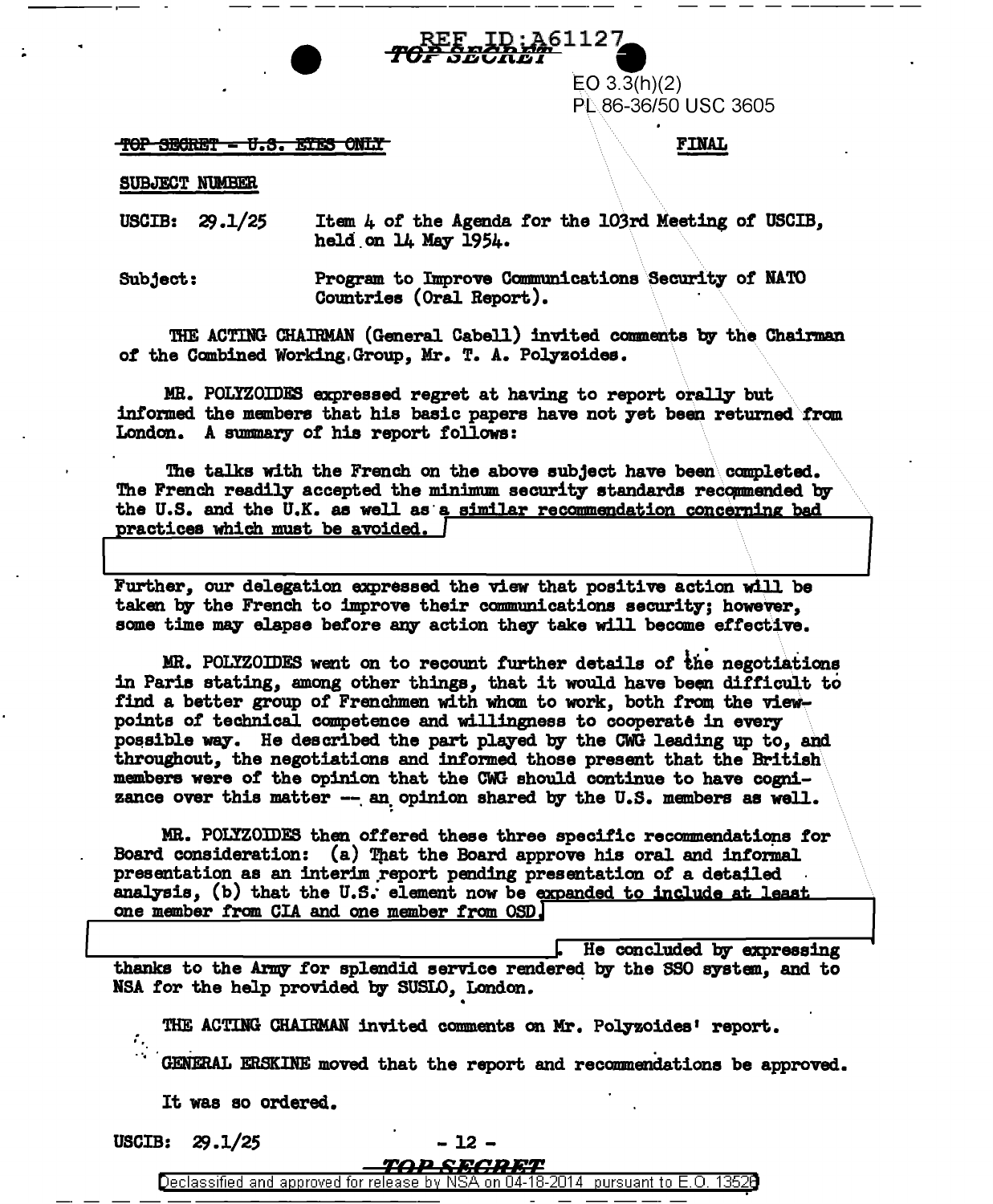

EO 3.3(h)(2) PL 86-36/50 USC 3605

## $\frac{\text{VOP}}{\text{SGRET}} - \text{U.S. EYES ONLX}$

USCIB:  $29.1/25$ 

CAPTAIN TAYLOR stated that he had attended many of the U.S. Ad Hoc Committee and Combined Working Group meetings. He recommended. that in addition to recognizing the tine job done by the delegates in Paris, the Board congratulate the Chairman of the two Committees, Mr. Polyzoides, on the excellent job he has done by his personal supervision and persevering insistence on adhering to the established policies *ot* the Board throughout the long negotiations preceding the approach to the French. The members of the Board wholeheartedly accepted this recommendation.

DECISION:  $(14$  May 1954) USCIB:

(a) Approved Mr. Polyzoides' oral presentation as an interim report pending presentation of a detailed analysis.

(b) Agreed that the U.S. element' or the Combined Working Group should be expanded to include one member each from CIA and OSD.

This item to be dropped from the agenda.

USCIB:  $29.1/25$  - 13

## 'FBI> SECRE?'